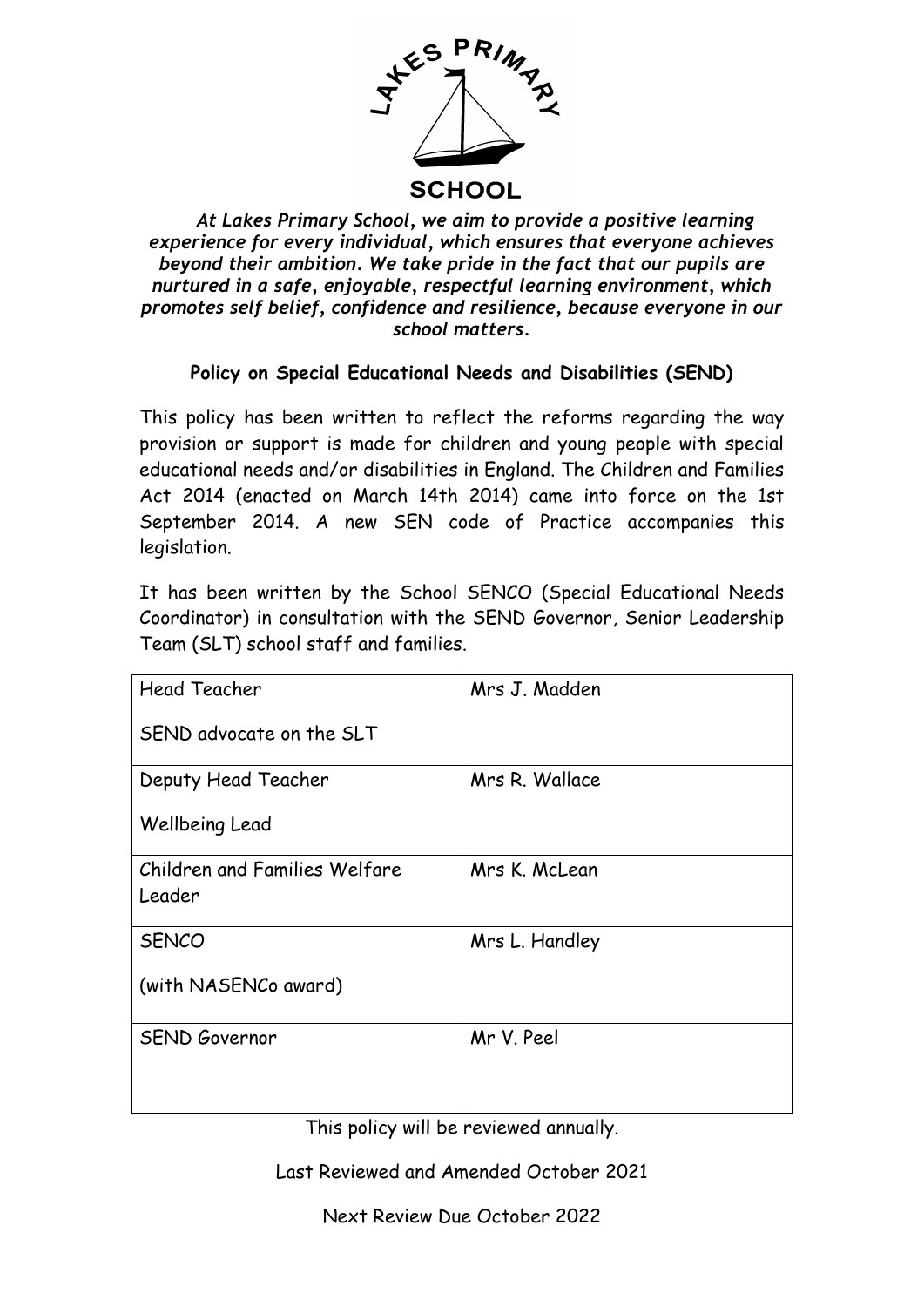## **The main features of the SEN Code of Practice (2014) are:**

• The Code of Practice (2014) now covers the 0-25 age range;

• There is a clearer focus on the views of children and young people and on their role in decision-making;

• SEN Support (also known as the 'Single Category') will replace School Action and School Action Plus as the new school and early years based category for additional support for children with special educational needs

• It includes guidance on the joint planning and commissioning of services to ensure close co-operation between education, health services and social care;

• For children and young people with more complex needs a co-ordinated assessment process is carried out and a new 0-25 Education, Health and Care Plan (EHCP) is written. EHCP's replace statements and Learning Difficulty Assessments (LDAs);

• There is new guidance on the support pupils and students should receive in education and training settings;

• There is a greater focus on support that enables those with SEN to succeed in their education and make a successful transition to adulthood.

#### **The aims and objectives of this policy are:**

• To create an environment that meets the special educational needs and disabilities of each child;

• To ensure that the special educational needs and disabilities of children are identified, assessed and provided for;

• To make clear the expectations of all partners in the process;

• To identify the roles and responsibilities of staff in providing for children's special educational needs and disabilities;

• To enable all children to have full access to all elements of the school curriculum;

• To ensure that parents are able to play their part in supporting their child's education;

• To ensure that our children have a voice in this process.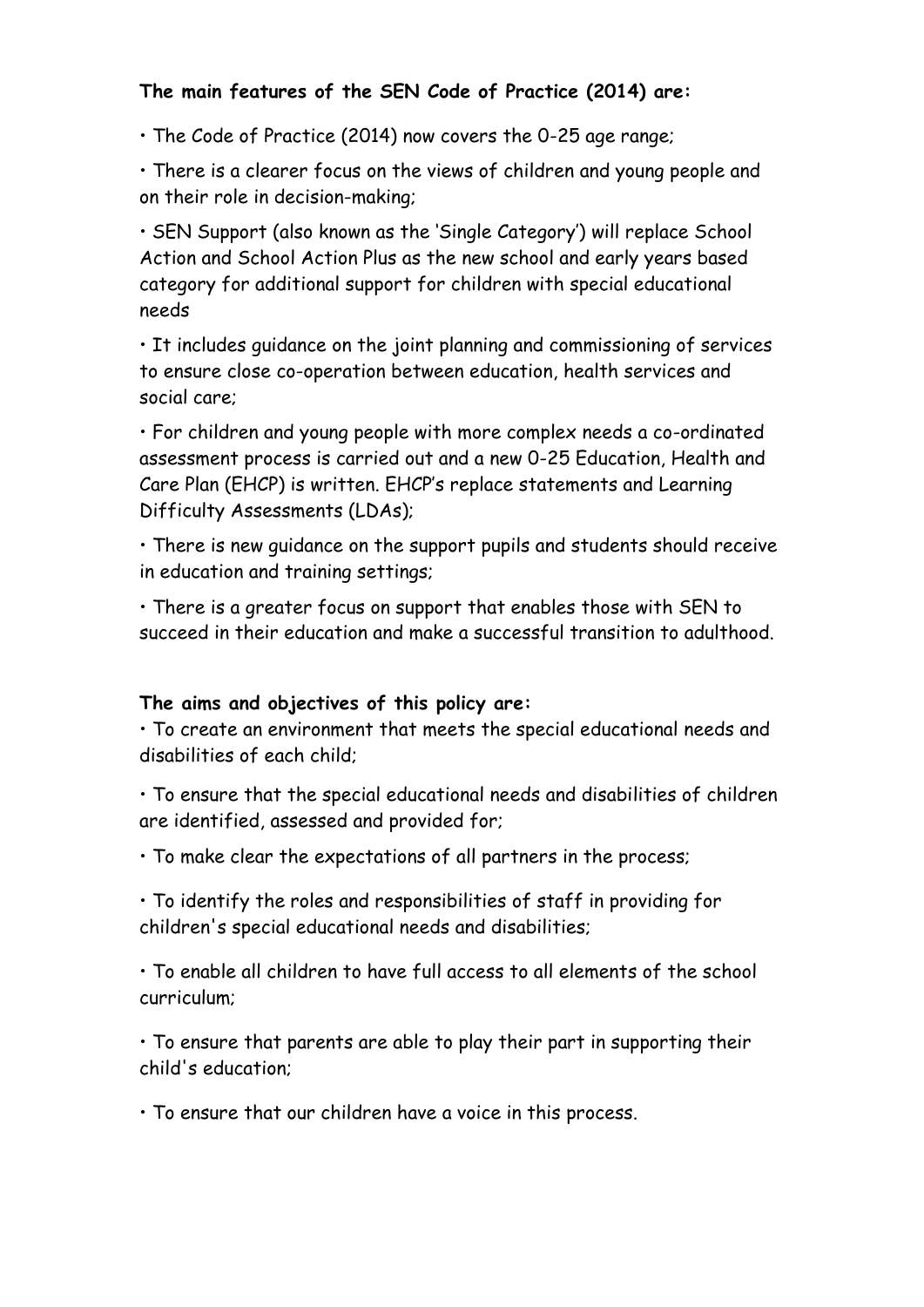### **Introduction**

Lakes Primary provides a broad and balanced curriculum for all children. The National Curriculum is our starting point for planning that meets the specific needs of individuals and groups of children. When planning, teachers set suitable learning challenges and respond to children's diverse learning needs. Every teacher is responsible for every child in their class, including those with SEN. Some children have barriers to learning that mean they have special needs and disabilities and require particular action by the school. Teachers take account of these requirements and make provision to support individuals or groups of children and thus enable them to participate effectively in curriculum and assessment activities. Such children may need additional help or different help from that given to other children of the same age.

#### **Identification of SEN**

All children are assessed when they enter our school, so that we can build upon their prior learning. We use this information to provide starting points for the development of an appropriate curriculum for all our children. Where it is determined that a child does have SEN, parents will be formally advised and the child will be added to the SEN register. The aim of formally identifying a pupil with SEN is to help school ensure that effective provision is put into place and so remove any barriers to learning.

Definition of special educational needs (SEN) taken from section 20 of The Children and Families Act 2014 states:

*A child or young person has special educational needs if he or she has a learning difficulty or disability which calls for special educational provision to be made for him or her. A child of compulsory school age or a young person has a learning difficulty or disability if they:* 

*(a) have a significantly greater difficulty in learning than the majority of others of the same age, or* 

*(b) have a disability which prevents or hinders him or her from making use of facilities of a kind generally provided for others of the same age in mainstream schools or mainstream post-16 institutions.* 

*A child under compulsory school age has a learning difficulty or disability if he or she falls in the definition at (a) or (b) or would be likely to if no special educational provision were made.* 

*A child or young person does not have a learning difficulty or disability solely because the language (or form of language) in which he or she is or will be taught is different from a language (or form of language) which is or has been spoken at home.*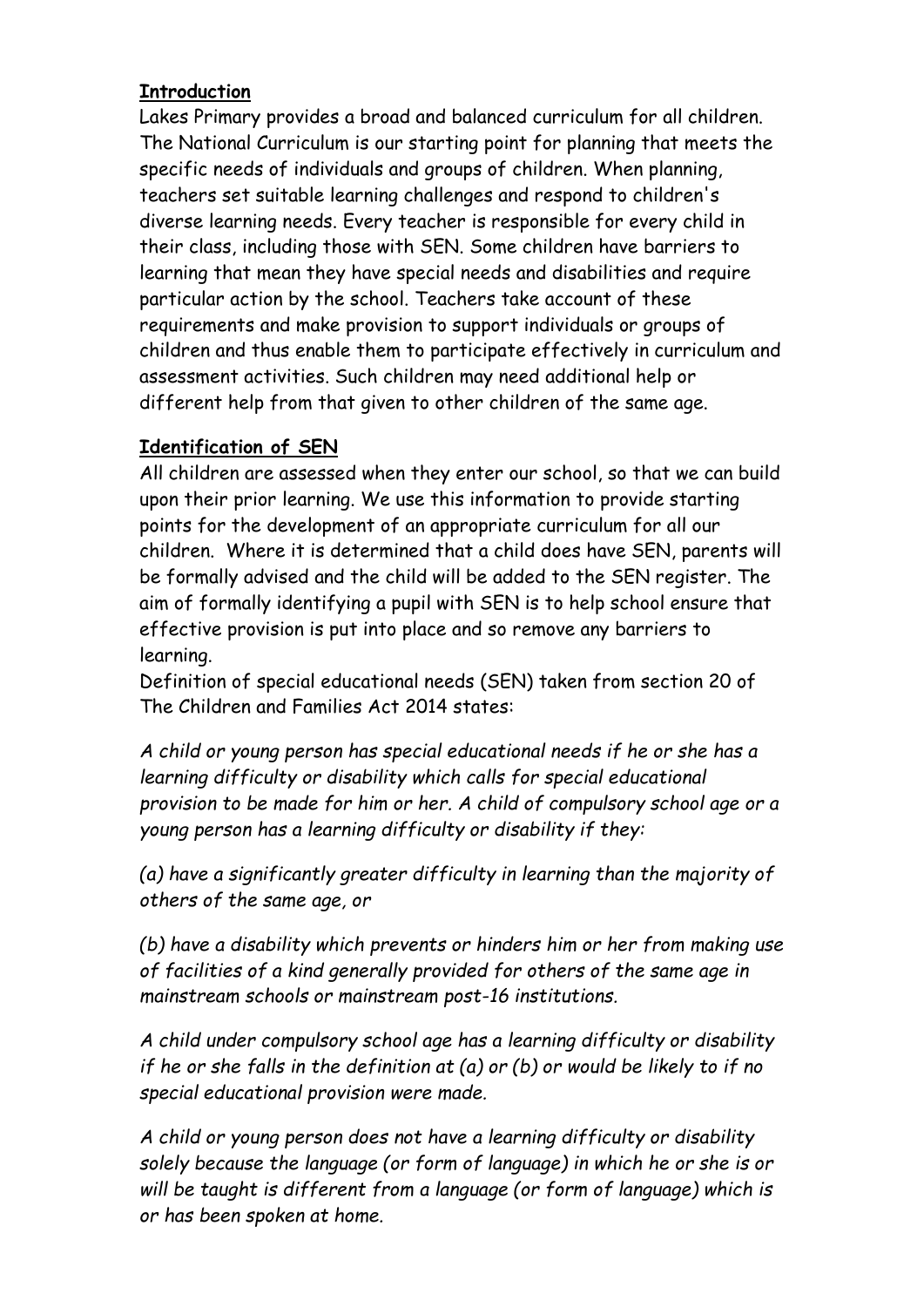According to The DfE, Special educational needs and provision can be considered as falling under four broad areas.

- **1. Communication and interaction**
- **2. Cognition and learning**
- **3. Social, mental and emotional health**
- **4. Sensory and/or physical**

Many children and young people have difficulties that fit clearly into one of these areas; some have needs that span two or more areas; for others the precise nature of their need may not be clear at the outset.

Children may have special educational needs and disabilities either throughout or at any time during their school career. This policy ensures that curriculum planning and assessment for children with special educational needs and disabilities takes account of the type and extent of the difficulty experienced by the child and is in accordance with the SEN Code of Practice (2014).

The Disability Discrimination Act (2005) identifies the fact that some pupils with disabilities may have learning difficulties that call for special educational provision. However, not all children defined as disabled will require this provision. A child with asthma or diabetes, for example, may not have special educational needs, but may still have rights under the Disability Discrimination Act. We will assess each child as required, and make the appropriate provision, based on their identified needs. This policy should be read in conjunction with our access policy.

The school recognises that pupils at school with medical conditions should be properly supported so that they have full access to education, including school trips and physical education. Some children with medical conditions may be disabled and where this is the case the school will comply with its duties under the Equality Act 2010. More information can be found in our school Accessibility Policy and our Equality and Diversity Policy.

Behavioural difficulties do not necessarily mean that a child or young person has a SEN and should not automatically lead to a pupil being registered as having SEN. However consistent disruptive or withdrawn behaviours can be an indication of unmet SEN, and where there is a concern about behaviour an assessment to determine whether there are any causal factors such as undiagnosed learning difficulties, difficulties with communication or mental health issues will be undertaken.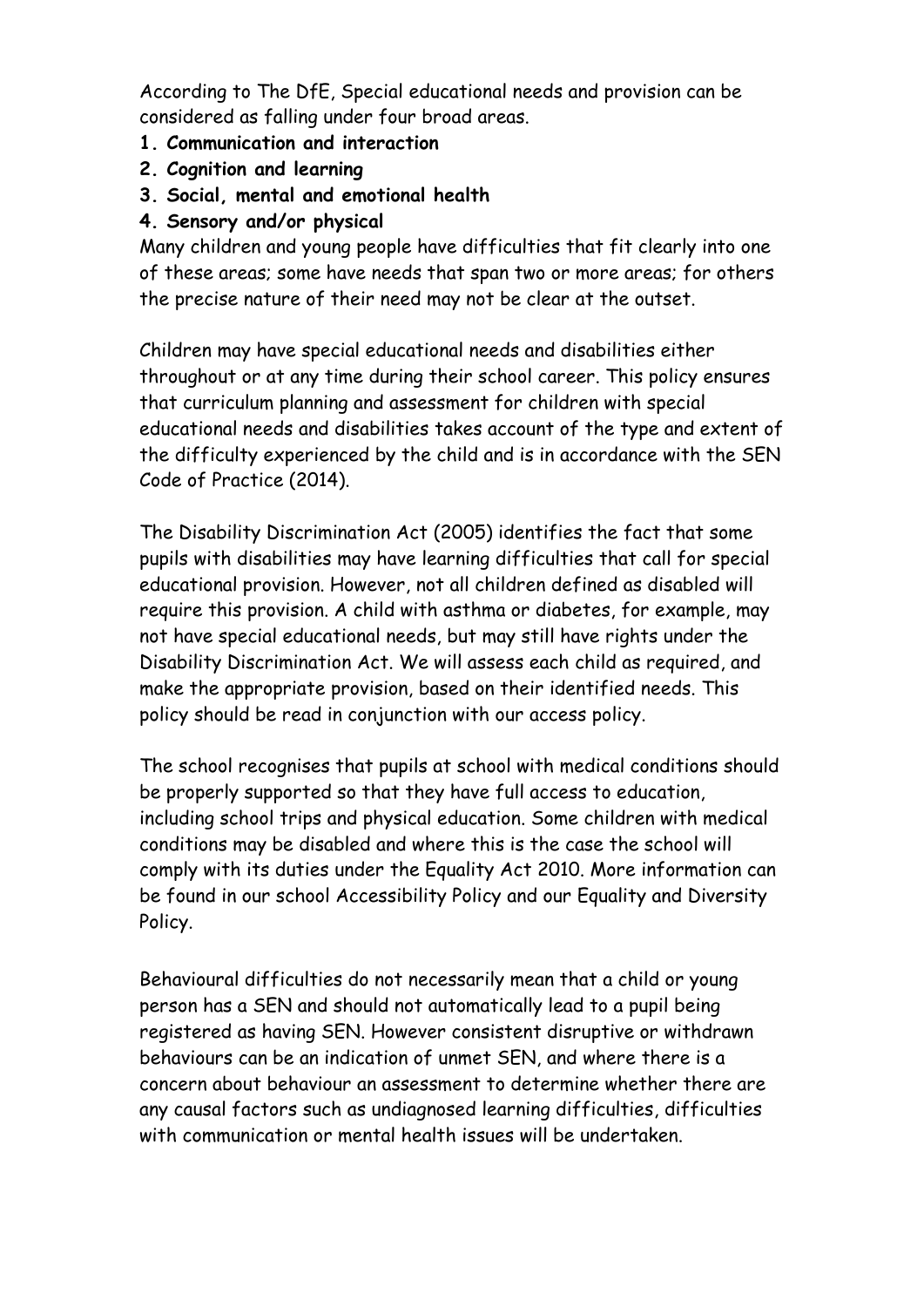### **Provision**

If our assessments show that a child may have a learning difficulty, we use a range of strategies that make full use of all available classroom and school resources. This level of support is called 'in school SEN Support'. We have a range of expertise and resources available to utilise in school which are explained in more detail in our SEN information report which is reviewed annually and available on our website and on the Redcar and Cleveland Local Offer website. The child's class teacher will offer interventions that are different from or additional to those provided as part of the school's usual working practices and quality first teaching. The class teacher will keep parents informed and draw upon them for additional information. The Special Educational Needs & Disabilities Coordinator (SENCO), if not already involved, will become involved if the teacher and parents feel that the child would benefit from further support. The SENCO will then take the lead in further assessments of the child's needs.

We will record, during a Structured Conversation twice a year, the strategies used to support the child in a school SEN Support Plan (School SSP). Structured conversations follow the cycle of plan, assess, do, review. These will show the short-term target set for the child, and the teaching strategies to be used. It will also indicate the outcomes of the previous plan and the date for the plan to be reviewed again. If the review identifies that support is needed from outside services, we will consult parents prior to any support being sought. This enhanced level of support is called 'additional SEN Support'. External support services will provide information for the child's new School SSP. The new strategies will, wherever possible, be implemented within the child's normal classroom setting. Children may also need to access alternative provision e.g. ELSA or LINK support work outside of the classroom or attendance at an off site support base.

Specialist services and expertise provided or available to be accessed by the school

- **Example Intervention Groups**
- School Counsellor
- **Emotional Support Assistant (ELSA)**
- **Educational Psychology Service**
- Sensory Service for children with visual or hearing needs
- Specialist Teaching Service (Assessment, advice and resources for children with literacy or numeracy difficulties including Dyslexia)
- Specialist Teaching Service for ASC including Early Bird Courses (autism support)
- **School Nurse**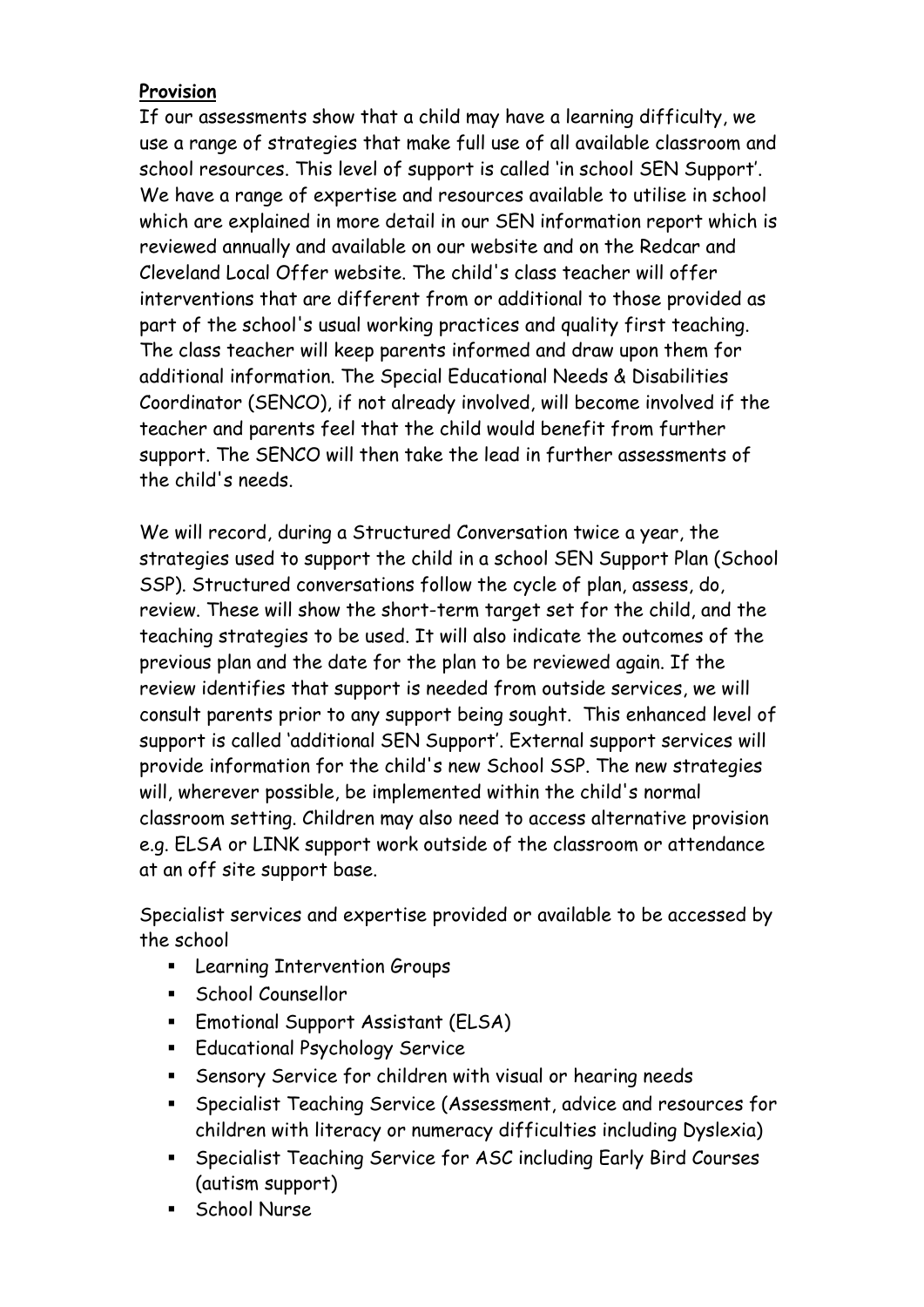- Occupational Therapy
- **Physiotherapy**
- **Epilepsy Team**
- **Diabetes Team**
- **Speech and Language Therapy**
- The LINK CIC
- CAMHS (Child and adolescent mental health services)
- **Early Help Team (via EHA)**

A multi agency approach is adopted to ensure that children's needs are met holistically. Multi agency meetings or child well being meetings are usually supported by the use of an Early Help Assessment (EHA). If the child continues to demonstrate a significant cause for concern, despite intervention and support provided, a Higher Needs Funding referral can be submitted to the Local Authority to request top up funding for additional support if the SEN notional budget has already been spent. This would need to be submitted annually and moderated. A request for statutory assessment can be made to the local authority (LA) with a referral for an Education and Health Care Plan (EHCP) where a change of provision is required or for more complex needs.

The application for an Education, Health Care Plan can be submitted by Education settings, Health professionals, Social Care or directly by parents and will combine information from a variety of sources including:

- Parents and children
- **Teachers**
- **SENCO/Head Teacher**
- **Educational Psychologist**
- **Speech and Language Team**
- **Social Care**
- Health professionals

Information will be gathered relating to the current provision provided, action points that have been taken and the preliminary outcomes of targets set. A decision will be made by a Multi Agency Education, Health and Care Panel (MAEHCP) who are a group of professionals from education, health and social care about whether the child is eligible for an EHC Plan. Parents have the right to appeal against a decision not to initiate a statutory assessment leading to an EHC Plan.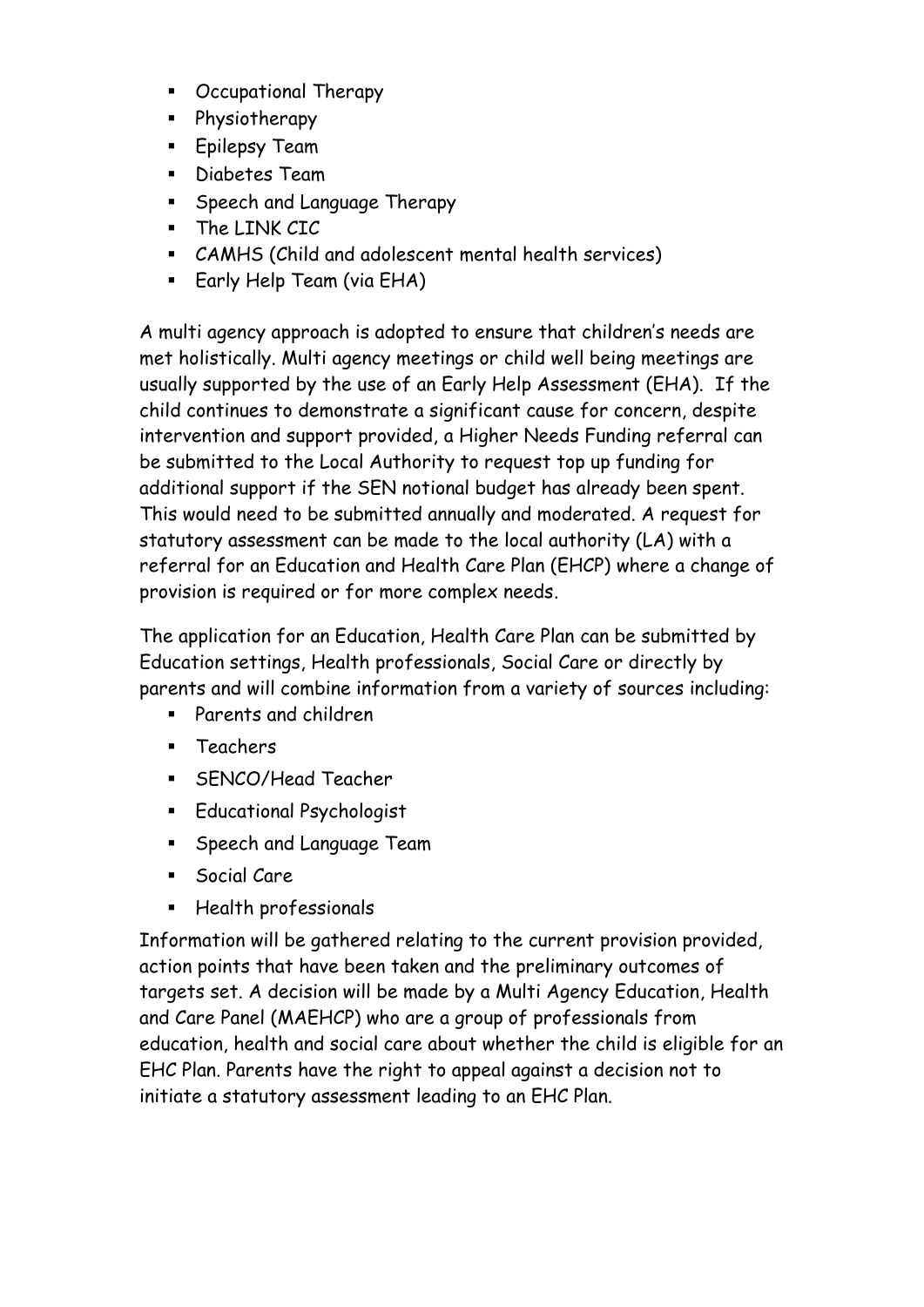#### **Partnership with Parents**

Our school works closely with parents in the support of those children with special educational needs and disabilities. We encourage an active partnership through an ongoing dialogue with parents. We have regular meetings each term to share the progress of children, with special educational needs and/or disability, with their parents/carers. We liaise with parents/carers before seeking support from any outside agencies and we share the process of decision-making by providing clear information relating to the education of children with special educational needs and disabilities.

The Redcar and Cleveland Local Offer is a website within the Peoples Information Network which provides information, advice and guidance about the range of services available to children and young people with SEND and their families. As well as a directory of services, there is also information about the new SEND reforms including the single EHC plans and processes, and personal budgets. It can be accessed on line at: <http://www.peoplesinfonet.org.uk/kb5/redcar/directory/localoffer.page>

To see our school SEN offer (SEN information report) please access our school website or contact the school for a paper copy.

#### **Monitoring and Review**

Reviews of learning and progress take place 3 times a year. During the Autumn and Spring Terms it is within teams, lead by the SENCO and the head teacher and/or the Assessment Coordinator/Deputy Head. Summer Term review is within teams, supported by the SENCO and includes a review of SEND ranges and data is reviewed by the Senior Leadership Team (SLT). Evaluation and monitoring arrangements promote an active process of continual review and improvement of provision for all pupils. Costed Provision maps are written yearly for children with an EHCP or Higher Needs Funding. CPOM is used to record and indicates the interventions and resources/additional services provided for each child with a SEN file. Interventions are impact reviewed half termly/termly by staff who lead them alongside teachers and key stage leaders, with support from the SENCO. The SENCO monitors the movement of children within the SEND system in school. The SENCO provides staff and governors with regular summaries of the impact of the policy on the practice of the school. The SENCO is involved in supporting teachers involved in writing School SEN Support Plans for children and with making referrals to outside agencies. The SENCO liaises with outside agencies for regular updates on pupils involved. The Deputy Head liaises with the School Counsellor, ELSA and CAMHS for regular updates and takes the lead with Behaviour and wellbeing. SEND expectations for staff are